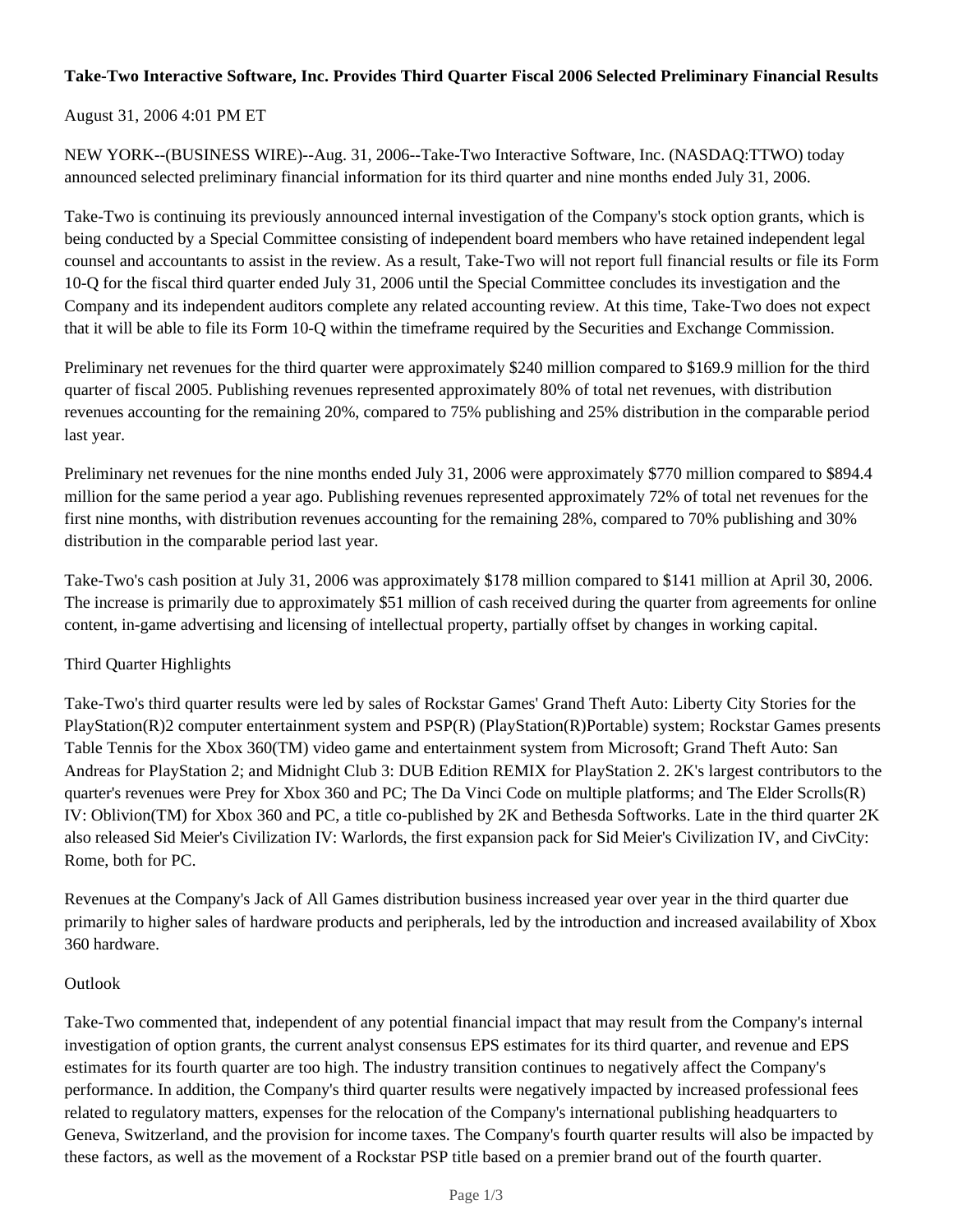Paul Eibeler, President and Chief Executive Officer, stated, "While the Company is addressing various regulatory matters, we continue to focus on creating content to well position ourselves for the improved industry conditions we anticipate in 2007. We are encouraged by the consumer response to our third quarter products and our diverse pipeline of future releases."

# Upcoming Products

Fiscal 2006 fourth quarter releases from Rockstar Games include Grand Theft Auto: Vice City Stories for PSP and Bully for PlayStation 2, both scheduled for release in late October.

2K's fourth quarter releases include 2K's Dungeon Siege II: Broken World for PC, which has already shipped; Sid Meier's Railroads! and Stronghold Legends, both for PC; Dungeon Siege: Throne of Agony for PSP; and Family Guy for PlayStation 2, Xbox and PSP, based on the Twentieth Century Fox television series. 2K Sports will introduce NBA 2K7 and NHL 2K7 for Xbox 360, PlayStation 2 and Xbox, followed by PlayStation(R)3 computer entertainment system versions of these titles in the first quarter. Global Star is planning Family Feud for PlayStation 2, Game Boy(R) Advance and PC, and Dora the Explorer: Dora's World Adventure! for the Game Boy Advance in the fourth quarter. First quarter titles include College Hoops 2K7 for Xbox 360, PlayStation 2 and Xbox, followed by a PlayStation 3 version early next year.

For 2007 and 2008, the Company anticipates a strong next generation lineup from Rockstar Games including the simultaneous launch of Grand Theft Auto IV on PlayStation 3 and Xbox 360 in October 2007, along with sequels to several of Rockstar's other successful franchises. Additionally, Rockstar will provide exclusive episodic content for Xbox Live(R) and will introduce a new PSP title based on a premier Rockstar brand. 2K's 2007 releases will include the next generation console and PC title BioShock, internally developed by 2K's Irrational Games development studio; The Darkness for next generation platforms based on the Top Cow Productions' comic book franchise; and Ghost Rider for current generation systems, based on the Marvel Super Hero and upcoming feature film scheduled for release in spring 2007. For 2007 and 2008, 2K Sports anticipates a solid lineup of sports titles based on licenses with Major League Baseball, the National Basketball Association, the National Hockey League and the National Collegiate Athletic Association, as well as other sports titles including tennis and boxing games.

# Update on Regulatory Matters

Take-Two has received additional grand jury subpoenas issued by the District Attorney of the County of New York requesting documents in addition to those described in the Company's press release and Form 8-K filing on June 26, 2006. The additional requests include documents regarding stock options and other equity based compensation from November 2001 to the present; certain compensation, human resources and business expense documents with respect to the Company and certain of its current and former employees, officers and directors; additional documents regarding the Company's Board of Directors and Committees thereof; and certain SEC filings made by the Company. As previously stated, the Company has not been advised that it or any specific individual is presently a target of the District Attorney's investigation. The Company is fully cooperating and providing the requested documents. The Company does not intend to make announcements describing additional subpoenas, if any, it receives from the District Attorney of the County of New York.

Take-Two is continuing to provide documents and information to the SEC in connection with its previously disclosed informal non-public investigation into certain stock option grants made by the Company from January 1997 until the present.

Take-Two will host a brief conference call today at 4:45 pm Eastern Time. The call can be accessed by dialing (877) 407-0984 or (201) 689-8577. A live listen-only webcast of the call is available by visiting http://ir.take2games.com and a replay will be available following the call at the same location.

About Take-Two Interactive Software, Inc.